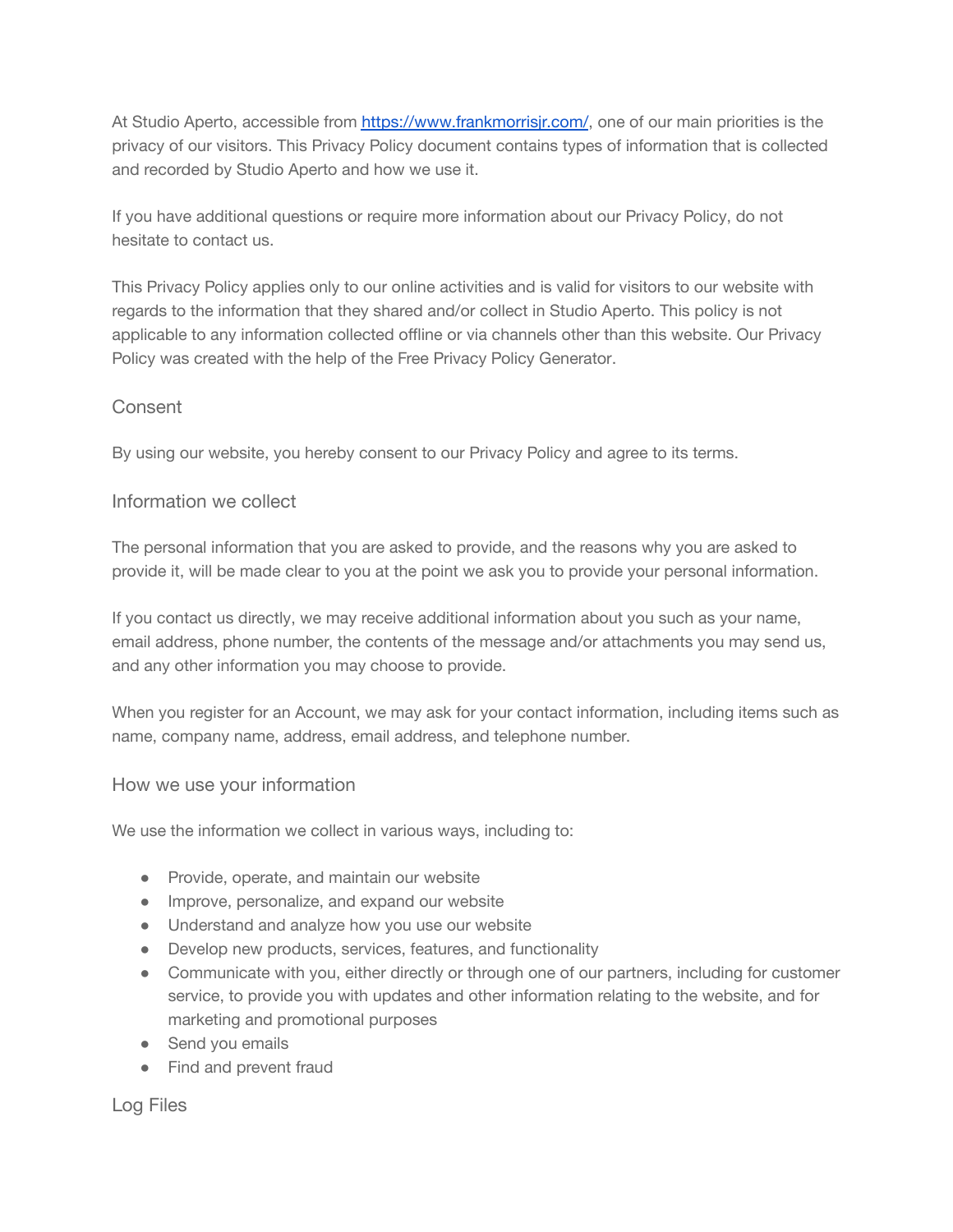Studio Aperto follows a standard procedure of using log files. These files log visitors when they visit websites. All hosting companies do this and a part of hosting services' analytics. The information collected by log files include internet protocol (IP) addresses, browser type, Internet Service Provider (ISP), date and time stamp, referring/exit pages, and possibly the number of clicks. These are not linked to any information that is personally identifiable. The purpose of the information is for analyzing trends, administering the site, tracking users' movement on the website, and gathering demographic information.

# Cookies and Web Beacons

Like any other website, Studio Aperto uses 'cookies'. These cookies are used to store information including visitors' preferences, and the pages on the website that the visitor accessed or visited. The information is used to optimize the users' experience by customizing our web page content based on visitors' browser type and/or other information.

For more general information on cookies, please read [the Cookies article on TermsFeed website.](https://www.termsfeed.com/blog/sample-cookies-policy-template/#What_Are_Cookies)

## Advertising Partners Privacy Policies

You may consult this list to find the Privacy Policy for each of the advertising partners of Studio Aperto.

Third-party ad servers or ad networks uses technologies like cookies, JavaScript, or Web Beacons that are used in their respective advertisements and links that appear on Studio Aperto, which are sent directly to users' browser. They automatically receive your IP address when this occurs. These technologies are used to measure the effectiveness of their advertising campaigns and/or to personalize the advertising content that you see on websites that you visit.

Note that Studio Aperto has no access to or control over these cookies that are used by third-party advertisers.

### Third Party Privacy Policies

Studio Aperto's Privacy Policy does not apply to other advertisers or websites. Thus, we are advising you to consult the respective Privacy Policies of these third-party ad servers for more detailed information. It may include their practices and instructions about how to opt-out of certain options.

You can choose to disable cookies through your individual browser options. To know more detailed information about cookie management with specific web browsers, it can be found at the browsers' respective websites.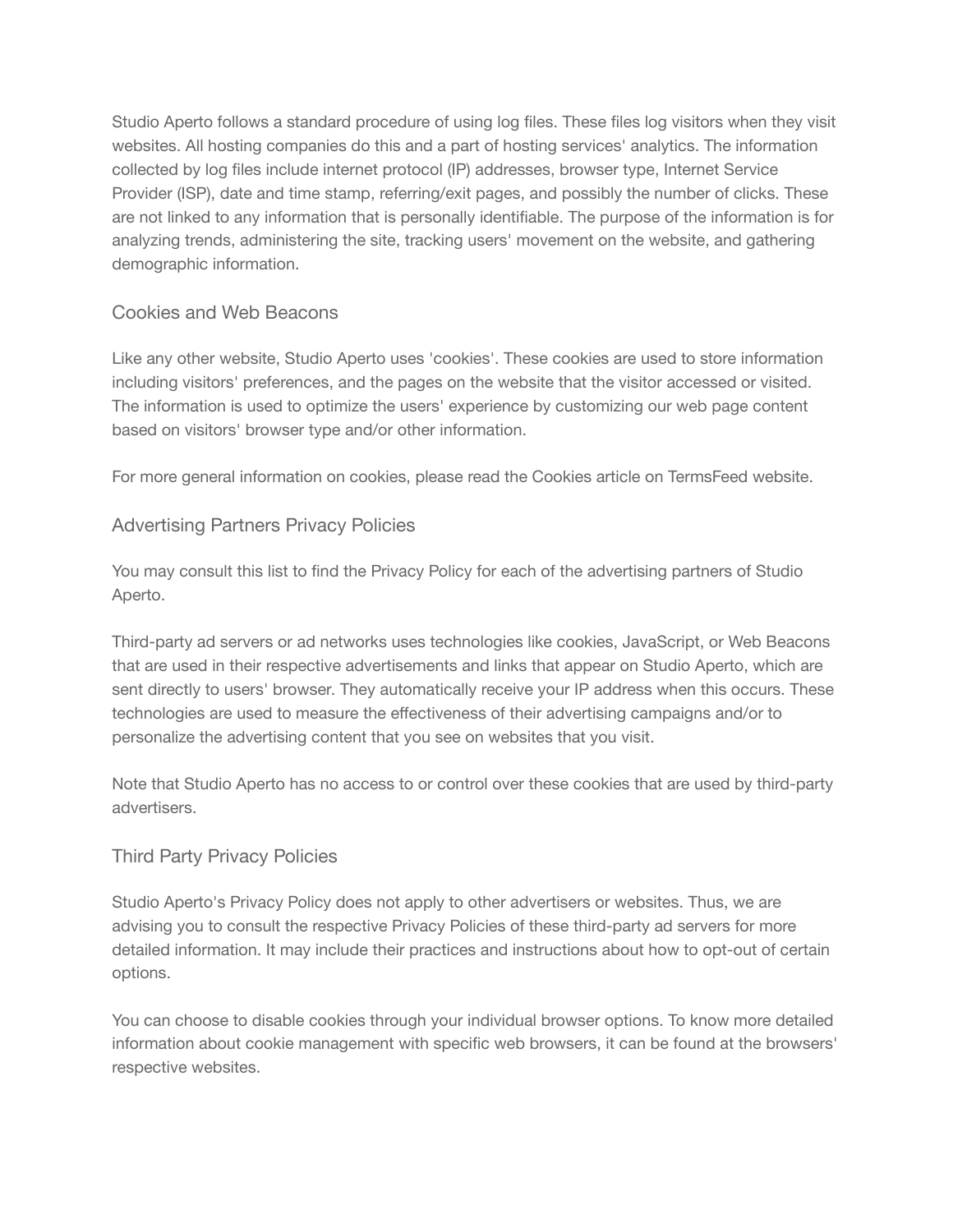# CCPA Privacy Rights (Do Not Sell My Personal Information)

Under the CCPA, among other rights, California consumers have the right to:

Request that a business that collects a consumer's personal data disclose the categories and specific pieces of personal data that a business has collected about consumers.

Request that a business delete any personal data about the consumer that a business has collected.

Request that a business that sells a consumer's personal data, not sell the consumer's personal data.

If you make a request, we have one month to respond to you. If you would like to exercise any of these rights, please contact us.

## GDPR Data Protection Rights

We would like to make sure you are fully aware of all of your data protection rights. Every user is entitled to the following:

The right to access – You have the right to request copies of your personal data. We may charge you a small fee for this service.

The right to rectification – You have the right to request that we correct any information you believe is inaccurate. You also have the right to request that we complete the information you believe is incomplete.

The right to erasure – You have the right to request that we erase your personal data, under certain conditions.

The right to restrict processing – You have the right to request that we restrict the processing of your personal data, under certain conditions.

The right to object to processing – You have the right to object to our processing of your personal data, under certain conditions.

The right to data portability – You have the right to request that we transfer the data that we have collected to another organization, or directly to you, under certain conditions.

If you make a request, we have one month to respond to you. If you would like to exercise any of these rights, please contact us.